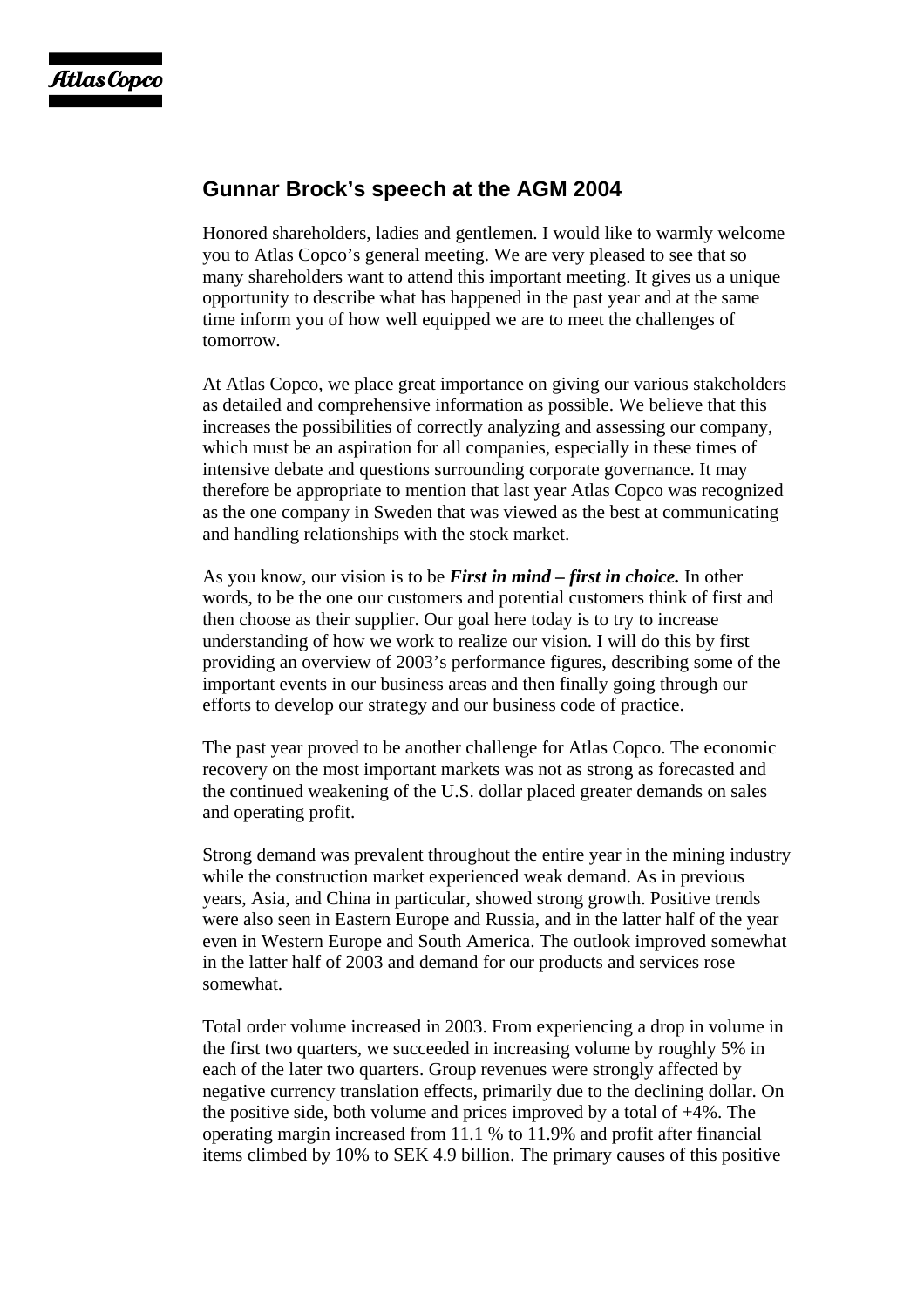trend were the many new product introductions, an increase in aftermarket business and overall productivity improvements. Operating cash flow remained strong during 2003. Our net liability has continued to decrease. The debt/equity ratio at the end of 2003 was 36% compared to 67% for 2002.

A plus for all shareholders, earnings per share increased from SEK 13.88 to SEK 15.62. In addition, in 2003, the share price trend exceeded the average trend on the Stockholm Stock Exchange. In total, the value of Atlas Copco stock increased with 51%.

Atlas Copco operates businesses in *four business areas*. Compressor Technique, Industrial Technique and Construction and Mining Technique are what we call manufacturing business areas. The fourth business area, Rental Service, rent equipment to customers throughout North America.

*Compressor Technique* showed strong earnings, and its presence in the most important markets was improved. Asia (primarily China), Eastern Europe and Russia developed very positively.

In 2003, a number of new machines and aftermarket products and services were launched. Our well-reputed VSD-compressors continue to achieve success with customers, due both to its high productivity and to energy savings. Here we will show a short film where one of our customers, Panasonic in Wales, tells why they chose VSD. Panasonic has exchanged their old compressor installation with new modern units in their TV and microwave oven manufacturing unit.

Aftermarket products and services grew on all large markets and the share of revenues from aftermarket business increased.

The compressor company Puska Pneumatic S.A. was acquired in Spain. This acquisition is in line with our strategy of increasing our presence in selected markets to reach more customers.

The *Industrial Technique* business area successfully launched corded and cordless tools for professional craftsmen. They also introduced a number of new industrial tools and assembly systems, including new DC tools for the motor vehicle industry. This year, our distinction – the Peter Wallenberg Marketing and Sales Award – goes to a team that successfully marketed this kind of tool to a large automotive customer in the U.S.

During the past year, the business area worked with a number of restructuring projects where segments of manufacturing were relocated. To increase efficiency, for example, we managed to move manufacturing from France to England, and from Germany to the Czech Republic. The project is generally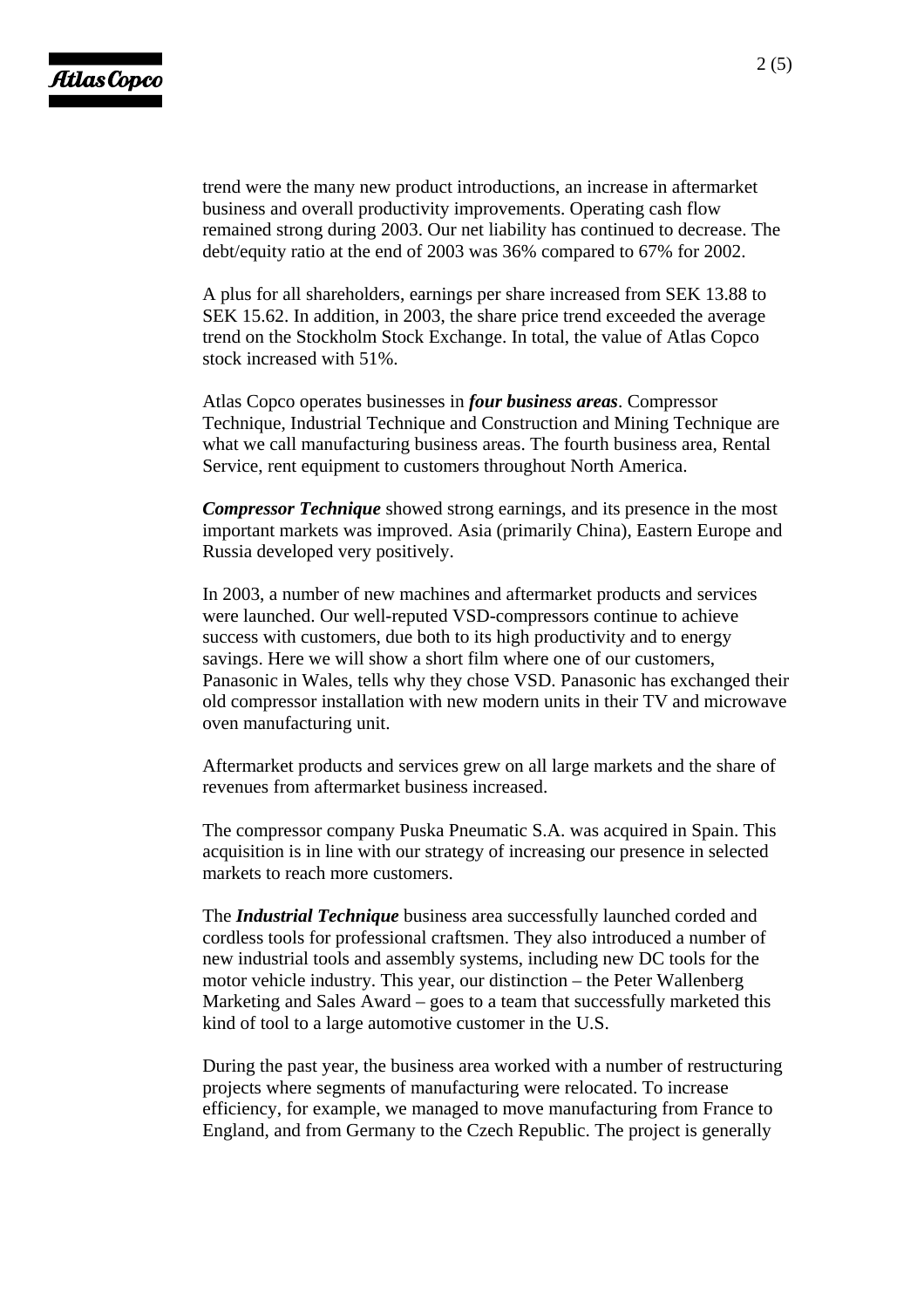complete and we will now benefit from these restructuring efforts in 2004. The industrial tool-manufacturing unit has been expanded in Tierp, Sweden.

In accordance with our strategy to increase sales of accessories, DreBo Werkzeugfabrik GmbH, a manufacturer of carbide-tipped masonry drilling products for the construction industry, was acquired.

For the *Construction and Mining Technique* business area, growth was strong in the mining segment for both equipment and the aftermarket.

Relocation of the loader manufacturing from the U.S. to Sweden was completed and synergy effects will be achieved during 2004. The move entailed the creation of 125 new positions in Örebro, Sweden. At the same time, sales have increased and we have increased our market share.

To further strengthen our position in the fast-growing Chinese market, Shenyang Rock Drilling Machinery Co. Ltd. was acquired. In South Africa, two companies active in prospect drilling: Professional Diamond Drilling Equipment Pty and Mining Drilling Services Pty, were acquired, which will strengthen our position in the region.

The *Rental Service* business area experienced another year of low activity levels in the market, primarily in the commercial construction segment.

With no help from increased demand, the business area focused their activities on increasing internal efficiency and increasing rental rates. The degree of utilization of the rental fleet was also increased. A significant step has been decentralizing the organization and re-organizing the districts to establish a clear management structure and offer the customers better service and raise their productivity.

After improving Internet rental applications, the customers need not spend as much time on routine administration. At the same time the customers have the opportunity to call us 24 hours a day, seven days a week.

All of these efforts contributed to considerably improved earnings for 2003. In relation to our competitors, we are probably the most successful company in the industry.

During the year, we have developed and refined the *Group's strategy* to achieve our vision of being and remaining "first in mind – first in choice" (or being the first our customers think of and choose). The vision also encompasses other important stakeholders; primarily our employees, business partners and owners, but it is also important to have a positive view of Atlas Copco in society in general.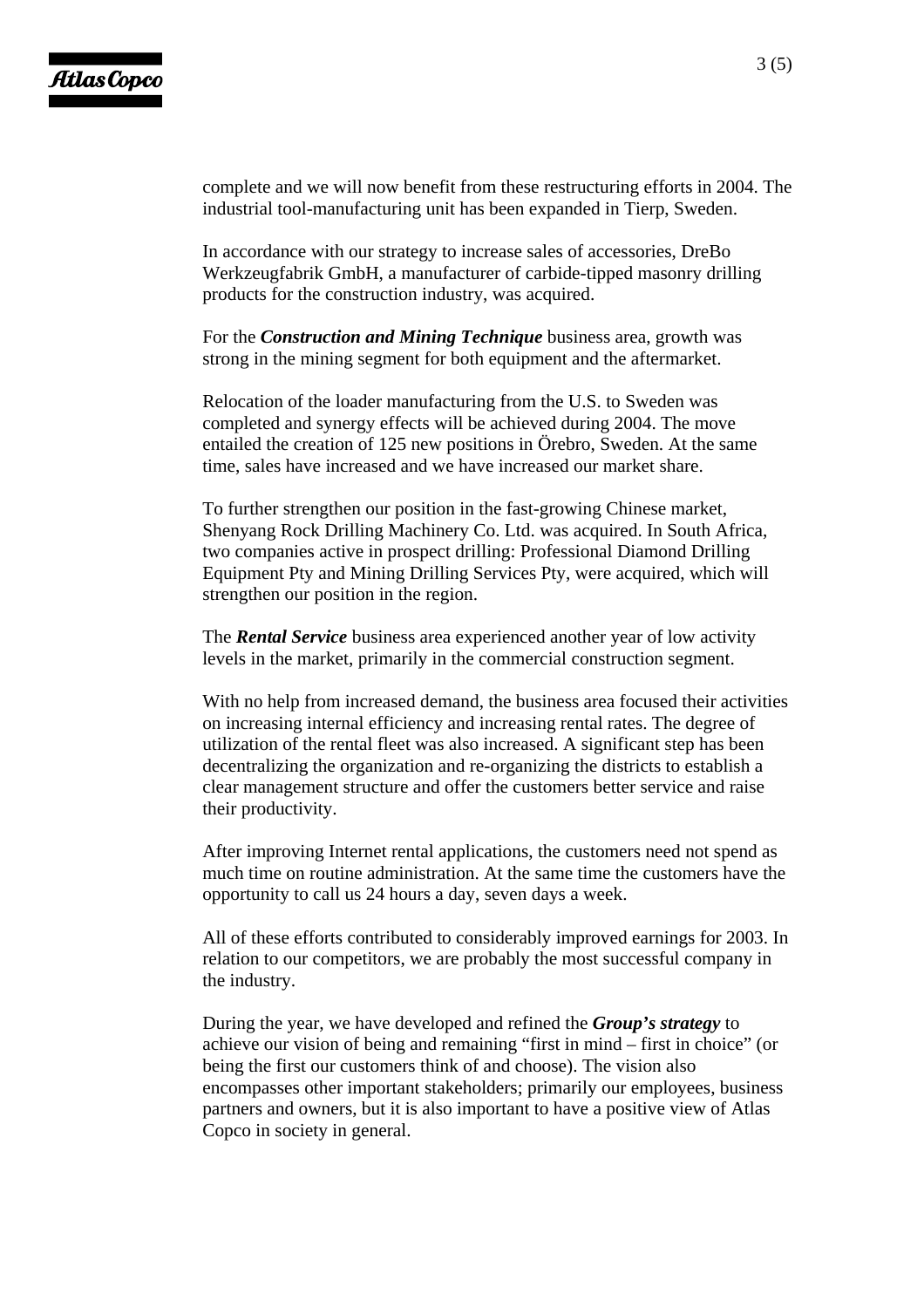Our strategic focus is to *grow organically* with the help of selective acquisitions. The most effective approach is to increase our customers' competitive ability by supplying products and systems, either through sales or rental service, that increase their productivity.

High investments in research and development allow us to continuously launch new products and services, which is a prerequisite to maintaining our strong competitive edge. This has entailed that the share of sales resulting from recently launched products has increased. A very innovative solution that has also succeeded in becoming a commercial success is awarded with the Group's prestigious John Munck award. This year the award goes to Roland Henriksson for the development of the Solid Body Concept.

Our strategy of increasing sales to the aftermarket has been further intensified. By effectively cultivating the aftermarket, we can contribute to increased efficiency and reliability in the use of our products. Besides high growth and strong profit potential, the aftermarket offers close relationships with the endusers of our products.

To further focus on the opportunities in the aftermarket and ensure that experiences are shared across business areas and divisions, an aftermarket expertise network has been established within the Group.

For potential *acquisitions* to be carried out, they must be "modest in size and close to our core business." Acquisitions are without a doubt tied to greater risk than organic growth. The larger the acquisition or the further away it is from the core business, the greater the risk. To minimize this risk, we have created a knowledge pool with representatives from the business areas and headquarters. This group creates and develops acquisition procedures and processes, and carries out inspections prior to an acquisition, during integration and after an acquisition has been carried out.

Corporate social responsibility has been discussed and debated both externally and within the Group. Atlas Copco has strong, well-established values that have been strengthened and made even clearer in our strategy. To emphasize the importance of these values in our organization and to ensure that they are the same the world over, we have developed the *Atlas Copco Group Business Code of Practice* in which we summarize our internal guidelines related to business integrity as well as social and environmental performance.

We have carried out a number of internal activities to ensure that the code is known and that the meaning is the same wherever in the world we operate our business. The most comprehensive activity took place on Atlas Copco Day in February of this year, when more than 2,500 employees gathered at 300 locations around the world to simultaneously go through and discuss both our strategy and our business code of practice. This spring the activity will reach